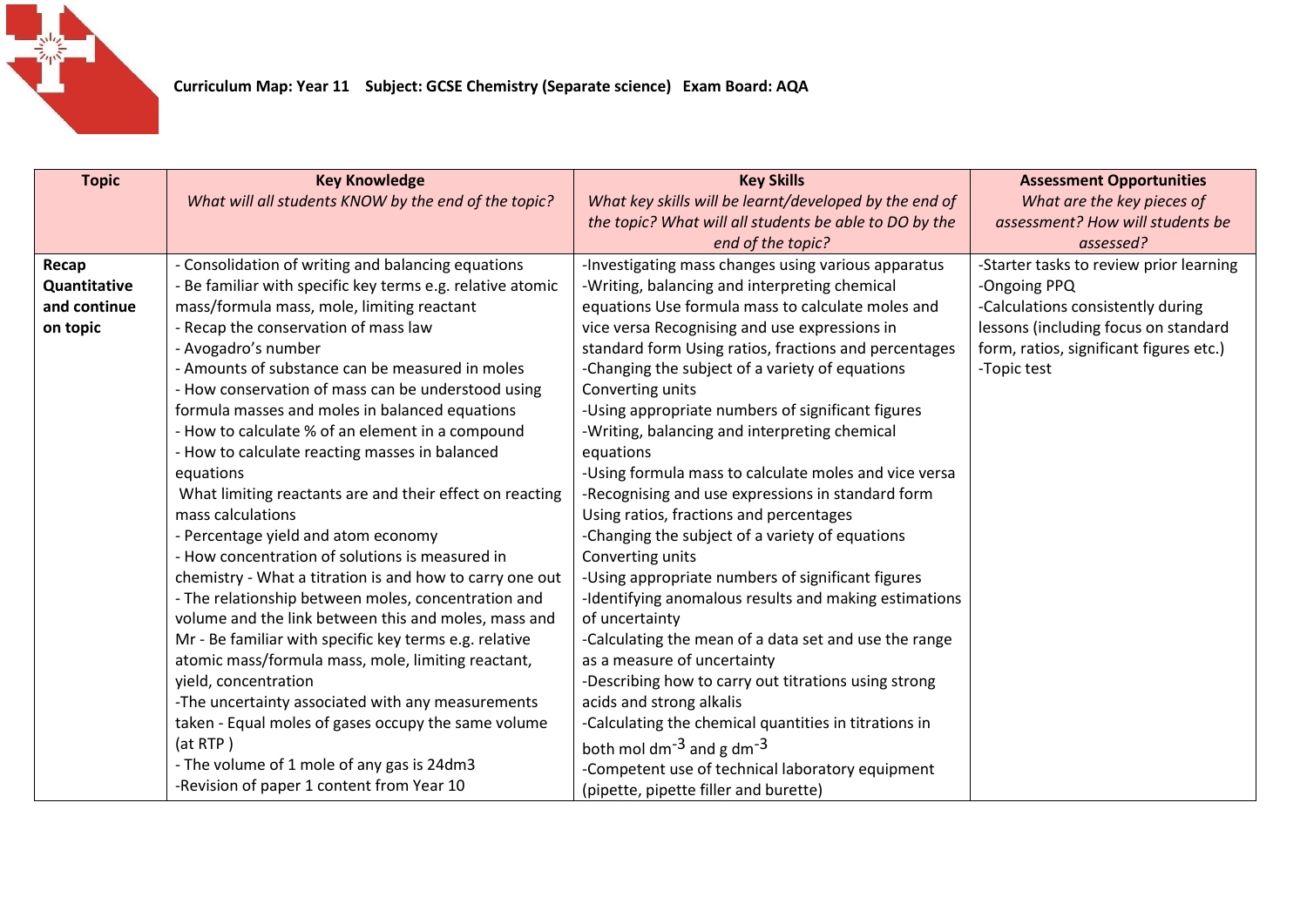|                                                                                                             |                                                                                                                                                                                                                                                                                                                                                                                                                                                                                                                 | -Calculating the volumes of gaseous reactants and                                                                                                                                                                                                                                                                                                                                                                                                                                                                                                                                                                                                                                                                                                                                                                                                                                                                                                                       |                                                                                                                                                               |
|-------------------------------------------------------------------------------------------------------------|-----------------------------------------------------------------------------------------------------------------------------------------------------------------------------------------------------------------------------------------------------------------------------------------------------------------------------------------------------------------------------------------------------------------------------------------------------------------------------------------------------------------|-------------------------------------------------------------------------------------------------------------------------------------------------------------------------------------------------------------------------------------------------------------------------------------------------------------------------------------------------------------------------------------------------------------------------------------------------------------------------------------------------------------------------------------------------------------------------------------------------------------------------------------------------------------------------------------------------------------------------------------------------------------------------------------------------------------------------------------------------------------------------------------------------------------------------------------------------------------------------|---------------------------------------------------------------------------------------------------------------------------------------------------------------|
|                                                                                                             |                                                                                                                                                                                                                                                                                                                                                                                                                                                                                                                 | products from balanced equations                                                                                                                                                                                                                                                                                                                                                                                                                                                                                                                                                                                                                                                                                                                                                                                                                                                                                                                                        |                                                                                                                                                               |
| <b>Energy changes</b>                                                                                       | - Energy is conserved during chemical reactions<br>- What exothermic and endothermic reactions are<br>including everyday examples of them<br>- How reaction profiles are used to represent chemical<br>reactions<br>- What activation energy is<br>- Energy is needed to break chemical bonds<br>- Energy is released when new bonds are formed<br>- Chemical cells and fuel cells<br>- Alkaline cells and batteries<br>- Rechargeable cells and batteries<br>- Fuel cells and the overall reaction within them | -Writing, balancing and interpreting chemical<br>equations<br>-Measuring temperature changes of simple chemical<br>reactions and classifying them as exo or endothermic -<br>Investigating the variables that affect temperature<br>changes<br>-Drawing and interpreting reaction profiles for<br>exothermic and endothermic reactions<br>-Calculating energy changes in reactions using<br>supplied data<br>-Writing, balancing and interpreting chemical<br>equations<br>-Applying the reactivity of metals to displacement<br>reactions<br>-Elucidation of chemical formulae<br>-Writing and balancing general and ionic equations<br>-Writing and balancing ionic half equations<br>-Identifying species that have been oxidised or<br>reduced<br>-Predicting products from given reactants<br>-Interpreting data relating to relative reactivity of<br>metals used in cells<br>-Evaluating the use of hydrogen fuel cells compared to<br>other cells and batteries | Required practical 4- variables that<br>affect temperature change ion<br>reactions<br><b>PPQ</b><br>Starters to consolidate prior<br>knowledge<br>-Topic test |
|                                                                                                             |                                                                                                                                                                                                                                                                                                                                                                                                                                                                                                                 |                                                                                                                                                                                                                                                                                                                                                                                                                                                                                                                                                                                                                                                                                                                                                                                                                                                                                                                                                                         |                                                                                                                                                               |
| <b>Rate and extent</b><br>of chemical<br>change inc.<br><b>Haber process</b><br>and NPK<br>fertilisers from | - What rate of reaction is and the different ways that it can be<br>monitored, measured and calculated<br>- The factors that affect the rate of chemical reactions<br>- How changing these factors affects the rate of chemical<br>reactions<br>- Collision theory<br>- Activation energy                                                                                                                                                                                                                       | -Writing, balancing and interpreting chemical<br>equations<br>-Drawing and interpreting graphs from given or<br>experimental data<br>-Calculating the mean rate of reaction<br>-Drawing tangents to curves                                                                                                                                                                                                                                                                                                                                                                                                                                                                                                                                                                                                                                                                                                                                                              | -Required practical-Rates<br>-Starter tasks interleaving past<br>knowledge<br>$-PPQ$<br>-AfL throughout lessons<br>-Topic test                                |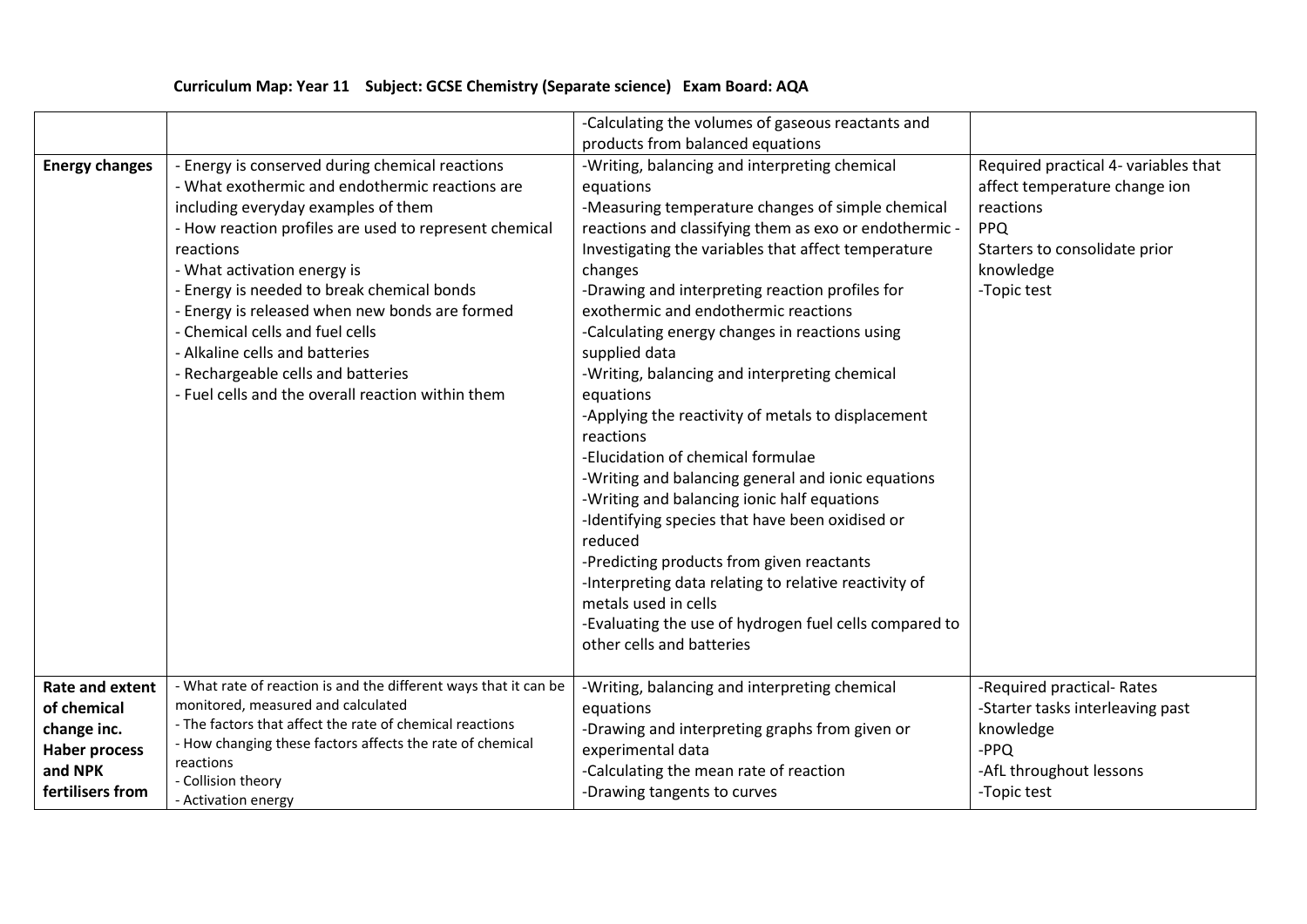|  | Curriculum Map: Year 11 Subject: GCSE Chemistry (Separate science) Exam Board: AQA |  |
|--|------------------------------------------------------------------------------------|--|
|--|------------------------------------------------------------------------------------|--|

| using resources<br>topic | - What catalysts are and how they affect the rate of reactions<br>and reaction profiles<br>- That some reactions are reversible and examples of<br>reversible reactions<br>- Energy changes in reversible reactions<br>- The concept of chemical equilibrium<br>- Le-Chatelier's principle<br>- The effect of changing conditions on equilibrium<br>- Th effect of changing concentration on equilibrium<br>- The effect of changing temperature on equilibrium<br>- The effect of changing pressure on equilibrium<br>- The Haber process<br>- The production and uses of NPK fertilisers | -Measuring the gradient of tangents<br>-Using a wide range of laboratory equipment to<br>investigate rates of reaction: loss of mass, the gas<br>syringe, inverted measuring cylinder, colour change.<br>-Selecting appropriate techniques for monitoring the<br>rate of a reaction<br>-Investigating how changing concentration affects the<br>rate of reaction<br>-Predicting and explaining the effect on the rate of<br>reaction when changing variables<br>-Comparing data and results quantitatively<br>-Explaining catalytic activity in terms of activation<br>energy<br>-Investigate catalytic effects in reactions<br>-Comparing data and results quantitatively<br>-Identifying reversible reactions<br>-Making qualitative predictions about changes made<br>to systems at equilibrium<br>-Interpreting graphs of reaction conditions versus rate<br>-Applying principles of dynamic equilibrium to the<br>Haber process including the trade-off between rate of<br>production and position of equilibrium<br>-Comparing the industrial production and laboratory<br>preparation of compounds that can be used as<br>fertilisers the production and use of NPK fertilisers |                                                                                                                                                        |
|--------------------------|--------------------------------------------------------------------------------------------------------------------------------------------------------------------------------------------------------------------------------------------------------------------------------------------------------------------------------------------------------------------------------------------------------------------------------------------------------------------------------------------------------------------------------------------------------------------------------------------|----------------------------------------------------------------------------------------------------------------------------------------------------------------------------------------------------------------------------------------------------------------------------------------------------------------------------------------------------------------------------------------------------------------------------------------------------------------------------------------------------------------------------------------------------------------------------------------------------------------------------------------------------------------------------------------------------------------------------------------------------------------------------------------------------------------------------------------------------------------------------------------------------------------------------------------------------------------------------------------------------------------------------------------------------------------------------------------------------------------------------------------------------------------------------------------|--------------------------------------------------------------------------------------------------------------------------------------------------------|
| Organic<br>chemistry     | - The origin and composition of crude oil<br>- The Alkanes are a homologous series<br>- The general formula and structure of the alkanes<br>- How fractional distillation is used to refine crude oil<br>- Uses of the fractions from crude oil<br>- Properties of hydrocarbons: boiling points, viscosity<br>and flammability - The processes of thermal and steam<br>cracking - Products of cracking including alkenes                                                                                                                                                                   | -Use Molymod kits to build and interpret models of<br>organic molecules<br>-Making predictions of properties based upon<br>regularly changing patterns<br>-Explaining the process of fractional distillation<br>-Using molecular models to represent alkanes, alkenes<br>and overall chemical reactions                                                                                                                                                                                                                                                                                                                                                                                                                                                                                                                                                                                                                                                                                                                                                                                                                                                                                | -Accurate use of Molymods<br>-Ability to name organic compounds<br>competently<br>-Homeworks<br>-Starter tasks<br>-Regular PPQ practice<br>-Topic test |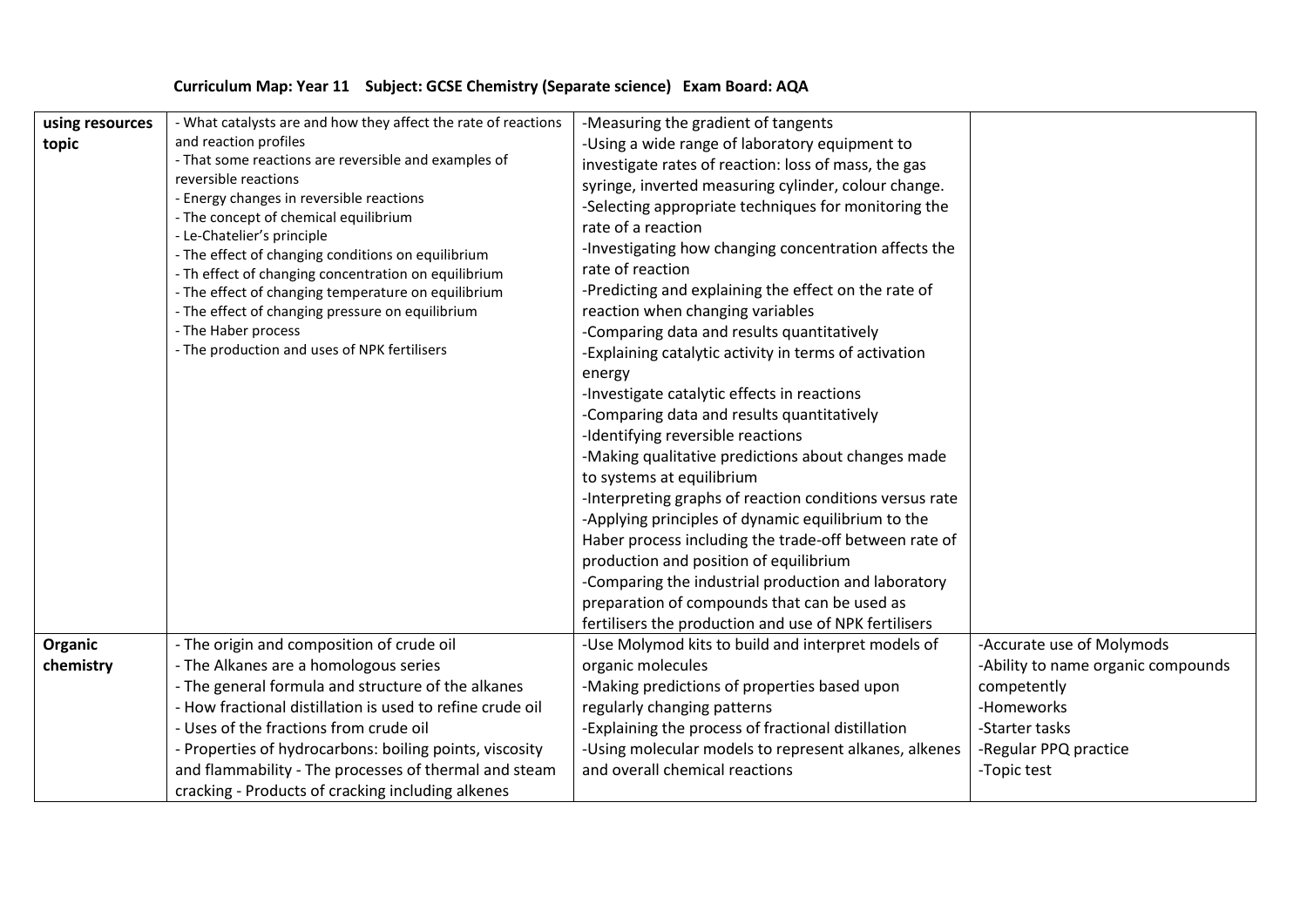|                 | - Chemical reactions of alkenes                          | -Evaluating the process of cracking in terms of         |                                      |
|-----------------|----------------------------------------------------------|---------------------------------------------------------|--------------------------------------|
|                 | - Usefulness of cracking in terms of supply and demand   | sustainability                                          |                                      |
|                 | of molecules in crude oil                                | -Building and interpreting models of organic            |                                      |
|                 | - The unsaturated nature of alkenes and the chemical     | molecules                                               |                                      |
|                 | test for alkenes                                         | -Making predictions of properties based upon            |                                      |
|                 | - Structures and names of alcohols and carboxylic acids  | regularly changing patterns                             |                                      |
|                 | - Uses of alcohols                                       | -Using molecular models to represent alkanes,           |                                      |
|                 | - Chemical reactions of alcohols                         | alkenes, alcohols, carboxylic acids, esters, addition   |                                      |
|                 | - Production of alcohols via fermentation                | polymers and condensation polymers as well as           |                                      |
|                 | - The functional groups for a range of organic molecules | overall chemical reactions                              |                                      |
|                 | - Chemical reactions of carboxylic acids                 | -Describing the reactions of and interpreting formulaic |                                      |
|                 | - The process and chemical notation for addition         | reactions of alkenes, alcohols, carboxylic acids and    |                                      |
|                 | polymers                                                 | amino acids                                             |                                      |
|                 | - The process and chemical notation for condensation     | -Recognising addition and condensation polymers         |                                      |
|                 | polymerisation                                           | from their monomers, repeating units and polymer        |                                      |
|                 | - The role of amino acids in the production of naturally | structures                                              |                                      |
|                 | occurring and synthetic condensation polymers            | -The basic principles of addition and condensation      |                                      |
|                 |                                                          | polymerisation                                          |                                      |
|                 |                                                          |                                                         |                                      |
|                 |                                                          |                                                         |                                      |
| <b>Chemical</b> | -The difference between pure substances and mixtures     | -Fluency in the use of IUPAC nomenclature regarding     | -Required practical 6 and 7-         |
| analysis        | and formulations                                         | representations of apparatus                            | chromatography (6) and test for ions |
|                 | -Physical separation processes including: Filtration,    | -Construction and use of word and symbol equations.     | (7)                                  |
|                 | crystallisation, simple and fractional distillation and  | -Be able to explain how chromatography separates        | $-PPQ$                               |
|                 | chromatography                                           | mixtures.                                               | -Homework                            |
|                 | T-he gases:                                              | -Interpretation of chromatograms                        |                                      |
|                 | Hydrogen                                                 | -Describing how to carry out tests for gases            |                                      |
|                 | Oxygen                                                   | -Application of key mathematical skills: Calculating Rf |                                      |
|                 | Carbon dioxide and                                       | values or distances moved by a solvent or a substance   |                                      |
|                 | Chlorine                                                 | during chromatography.                                  |                                      |
|                 | can be identified by simple laboratory tests and the     | -Practical skills and development and apparatus use:    |                                      |
|                 | positive test results for these gases                    | Setting up running paper chromatography (Req Prac       |                                      |
|                 |                                                          | $6$ ).                                                  |                                      |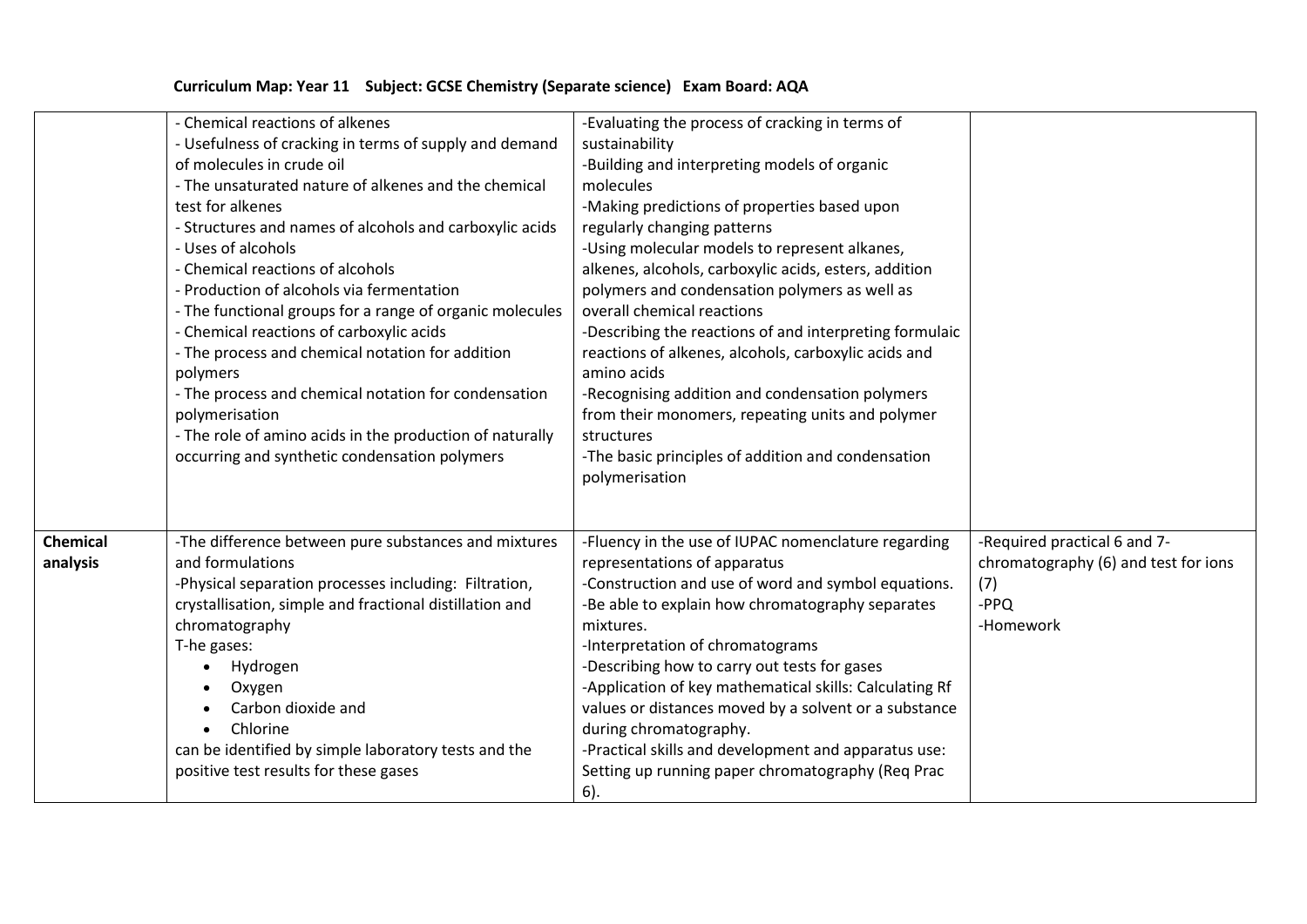|                                                                     | -The metal ions:<br>• Lithium, Sodium, Potassium, Calcium and Copper<br>can be identified using flame tests and the positive tests<br>and problems associated with these tests<br>-The use of sodium hydroxide to test for as well as the<br>absence of, metal ions<br>-The carbonate ions test<br>-The halide ions test<br>-The sulfate ions test<br>-How instrumental methods including flame emission<br>spectroscopy are used to identify metal ions in solution                                                                                                                                                                                 | -Representations of more complex chemistry<br>apparatus.<br>-Describing how to carry out flame tests<br>-Describing how to carry out tests for anions and<br>cations<br>-Practical skills and development and apparatus use:<br>Using chemical tests to identify the ions in unknown<br>ionic compounds (Req Prac 7)                                                                                                                                                                                                                                                                                                                                                                                                                                                                            |                                                                                     |
|---------------------------------------------------------------------|------------------------------------------------------------------------------------------------------------------------------------------------------------------------------------------------------------------------------------------------------------------------------------------------------------------------------------------------------------------------------------------------------------------------------------------------------------------------------------------------------------------------------------------------------------------------------------------------------------------------------------------------------|-------------------------------------------------------------------------------------------------------------------------------------------------------------------------------------------------------------------------------------------------------------------------------------------------------------------------------------------------------------------------------------------------------------------------------------------------------------------------------------------------------------------------------------------------------------------------------------------------------------------------------------------------------------------------------------------------------------------------------------------------------------------------------------------------|-------------------------------------------------------------------------------------|
| <b>Review summer</b><br>work from<br>chemistry of<br>the atmosphere | -The proportions of the different gases in the<br>atmosphere<br>-The theory of how the Earth's early atmosphere was<br>generated, how it has changed and what has and is<br>currently changing it. Specifically:<br><b>Combustion reactions</b><br>Carbon dioxide production<br>Other pollutants<br>-Principles behind the greenhouse effect<br>-How human activities contribute towards the<br>greenhouse effect<br>-Principles behind and effects of climate change<br>-The definition of a carbon footprint, how it's value is<br>arrived at and how it can be reduced<br>-A range of common atmospheric pollutants, their<br>sources and effects | -Fluency in the use of IUPAC nomenclature regarding<br>construction and use of word and symbol equations.<br>-Explaining how (new) evidence can lead to changes in<br>and/or re- enforcement of, accepted models.<br>-Be able to evaluate the quality of evidence<br>-Be able to describe uncertainties in evidence<br>-Be able to describe how a range of pollutants are<br>formed and predict the products of combustion<br>reactions<br>-Be able to describe and explain the problems caused<br>by increased levels of pollutants<br>-Be able to describe effects of global climate change<br>-Be able to discuss the scale, risk and environmental<br>implications of climate change<br>-Be able to describe actions to reduce greenhouse gas<br>emission but also why these may be limited | -AfL throughout lessons<br>$-PPQ$<br>-Interleave with Biology Ecology topic         |
| <b>Homework</b><br>booklet: Using<br>resources                      | - A range of renewable and finite resources and their origins.<br>- What sustainable development is<br>- How water treated and is made potable                                                                                                                                                                                                                                                                                                                                                                                                                                                                                                       | -Recalling key terminology.<br>-Explaining how agriculture has an impact on the use of<br>resources                                                                                                                                                                                                                                                                                                                                                                                                                                                                                                                                                                                                                                                                                             | Required practical - water<br>Homework booklet with practice<br>questions to assess |